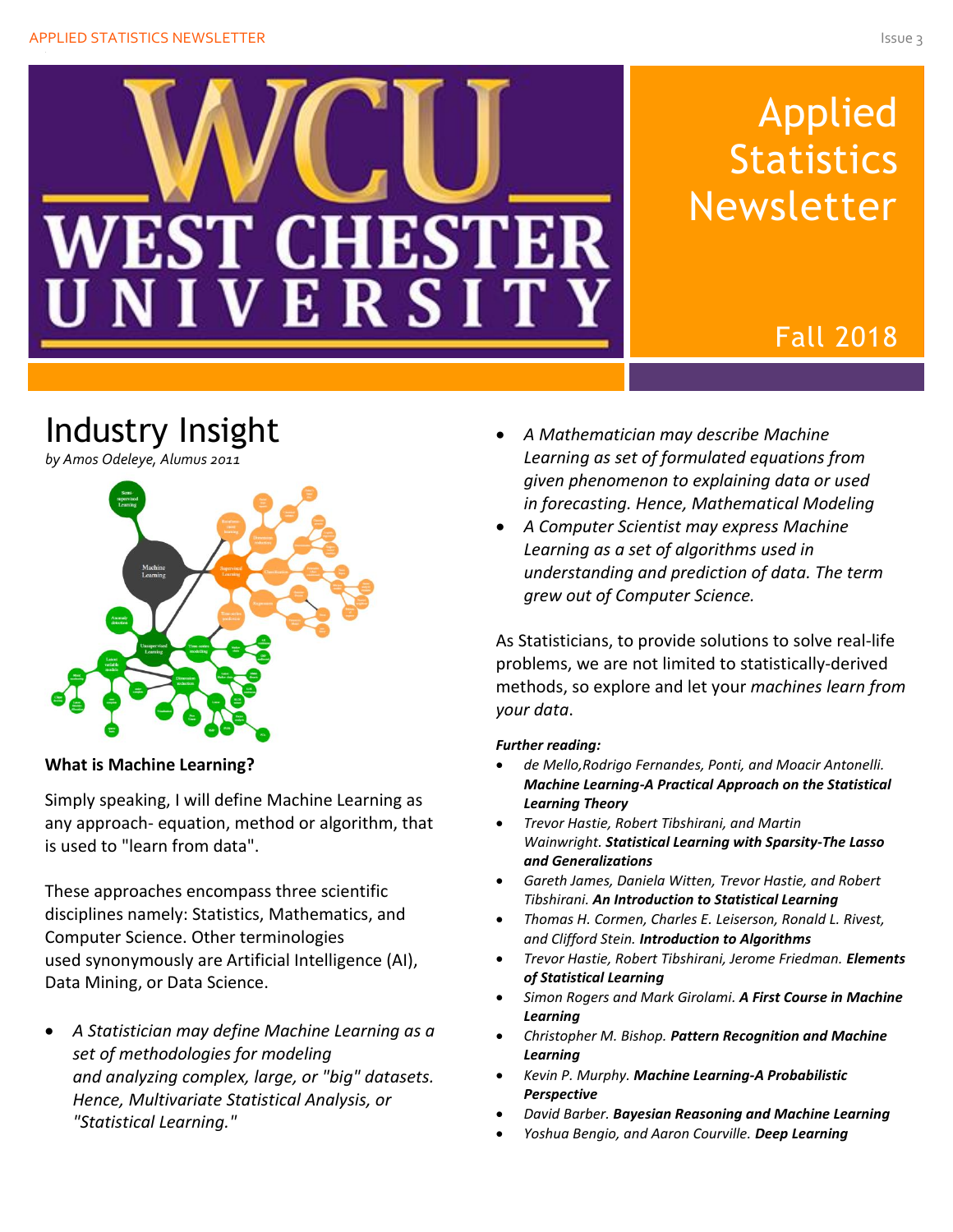## **Alumni Updates**



## **Mike Borish**

Graduation year: 2007 Contact: [mikeborish@gmail.com](mailto:mikeborish@gmail.com)

Current Position and Job Description

Senior Product Strategy Analyst at TD Bank (April 2017 to Present) *Prepare and present Credit Risk and Marketing Campaign Strategy Analytics in support of the Nordstrom Credit Card Partnership.*

#### Previous Position and Job Description

Senior Manager of Audit Sampling and Analytics (2007-2017) *Consulted state government agencies on Audit Sampling and Estimation Standards for over 200 Unclaimed Property Audits of Fortune 1000 companies, resulting in millions of dollars being reunited with their rightful owners*

## Internship

Statistical Programmer at Omnicare Clinical Research (2007)

# **Marshal Ma**

Zhen-qiang (Marshal) Ma is a proud graduate of West Chester University's Applied Statistics program (2008). His decision to pursue a Master of Science in Applied Statistics began while he was working as an epidemiologist at Montgomery County Health Department in Pennsylvania. During his tenure at the health department, Marshal identified that much of the data collected was not analyzed using the appropriate techniques. The applied statistics graduate program offered him an opportunity to learn and apply his education while working full time.

After completing his master's degree, Marshal initiated and created the first systematic Montgomery County Health Department Annual Report. He also applied statistical



methods in cancer cluster investigations, disease outbreak investigations, and the National Children's Study. After Montgomery County Health department, Marshal worked at SDI health (now a part of IQVIA) as a business consultant/statistical analyst. Marshal is currently a division director at the Pennsylvania Department of Health where he oversees chronic disease related issues. He is also an adjunct professor of epidemiology at the University of Pittsburgh Graduate School of Public Health. At the Pennsylvania DOH, Marshal created the first state chronic disease report using multiple data sources and has published many journal articles, including a collaborating with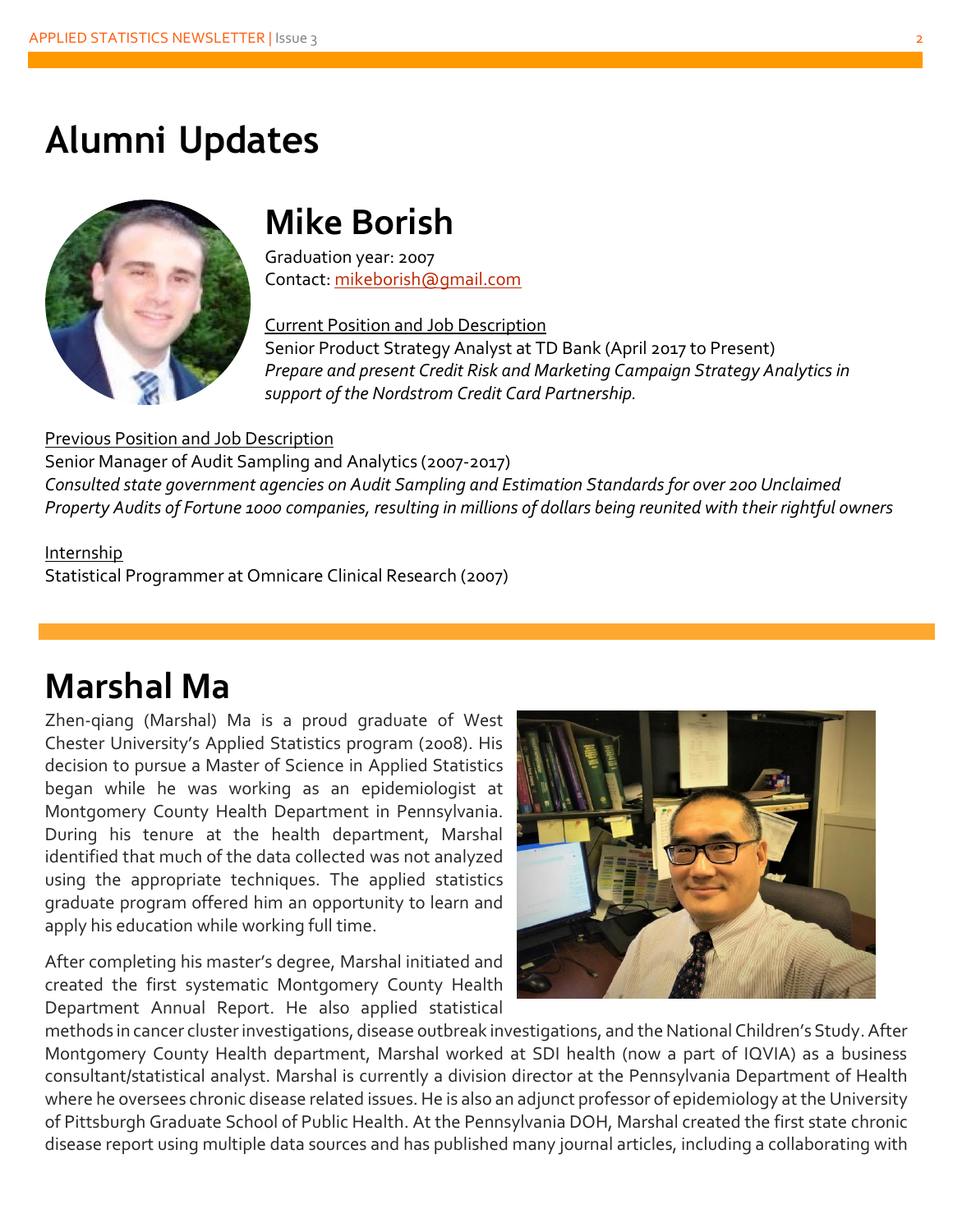his mentors at the West Chester University statistics program. He is currently collaborating with academic researchers in the NIH, CDC, and ATSDR on many funded projects and serves on various state and national committees.

Marshal credits the applied statistics graduate program with giving him the knowledge and foundation to be successful in his career.

## **Kira Eileen Pugliese**



Kira is a fiercely proud graduate of West Chester University's Applied Statistics program (2014). Originally a biochemist, Kira realized she much preferred quantitative analysis of investigational data so she left the bench to pursue a master's degree in Applied Statistics. While at West Chester University, Kira served as a Graduate Assistant for the department while completing a co-op with AstraZeneca as a Quantitative Commercial Insight analyst for its Cornerstone brands.

Though she worked on AstraZeneca's commercial side which was a new world to her, she realized that she could leverage common concepts from her scientific and statistical training to help her team maximize brand performance. The co-op led to a full-time job and Kira's responsibilities continued to grow as the organization accelerated its analytical capabilities. When a robust Advanced Analytics team was built, Kira led advanced analytics projects for several products in oncology including creation of the first broad-scale

marketing mix model. Due to the challenges inherent to health-care data in oncology (such as very small patient populations, individualized treatment algorithms, blocking and missing data), Kira was unable to adopt traditional marketing-mix modeling methodology. Instead, she applied a method that is used in health economics to evaluate cost-effectiveness of healthcare strategies as patients transition from health to illness to death. With this statistical framework she was able to help her teams understand which marketing tactics were most impactful in moving a healthcare provider from non-user to trialist to repeater. Optimization of marketing strategies ultimately helped TAGRISSO reach global blockbuster status just two years after its first approval.

Kira has since expanded upon her breadth of experience in AstraZeneca's Insight and Analytics function by serving as a commercial forecast leader for both oncology and primary-care products. She introduced time-series models to the oncology forecasting team and is currently working cross- functionally to integrate Monte Carlo simulation into forecasting best practices. In an effort to boost her business acumen, Kira has recently started an MBA program at West Chester University which is helping her elevate the strategic value of her contributions to the organization.

Kira is grateful for all of the opportunities that WCU Applied Statistics has presented to her including the privilege of serving as a Graduate Assistant which she warmly reflects back on as a highlight of her time in the program. Among many other things, she credits West Chester University Applied Statistics with fostering her love of numbers and imparting the skills required to be a successful statistician.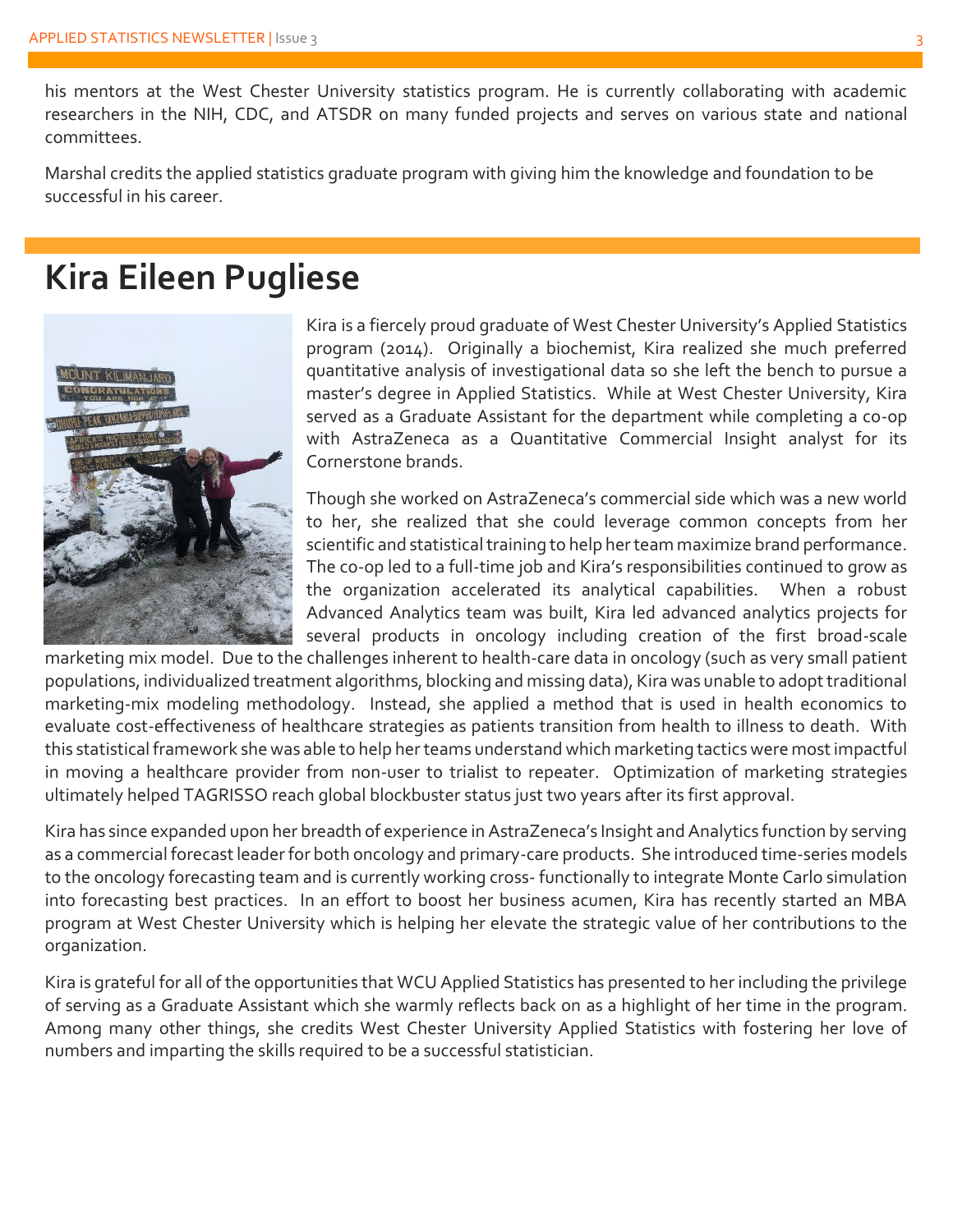# Honoring Our nonoring Our Get Involved!<br>Current Students



Sunday November 4th the Department of Mathematics hosted their annual Awards Banquet. This year we honored the academic excellence of the Applied Statistics graduate class of 2017. This remarkable group of students has broken a number of records. First off, they are our largest class thus far, with well over 60 students. Secondly, they have received a record number of internships. Placements included Cobbs Creek Healthcare, West Chester University, The University of Pennsylvania, Lawyermetrix, Stroud Water Research, Chester County Hospital, Astra Zeneca, Endo Pharmaceuticals, Citicard and FMD K&L. Finally, we had a record number of students honored as recipients for their academic excellence at the Awards Banquet The six recipients this year were Jialai Chen, Dana Heleniak, Patrick Murphy, Michael Pol, Joe Sobieski and Yuping Zhang.



Want to volunteer with the Applied Statistics program or Applied Statistics Alumni Group? Consider helping out with the newsletter, planning our next networking event, offering an internship for current students, or organizing an educational session for students, alumni and faculty.

If you have any question, comments or suggestions, please contact:

- ❖ Sopheara Peoples [sopheara.siek@gmail.com](mailto:sopheara.siek@gmail.com)
- ❖ John Bragger [john\\_bragger@comcast.com](mailto:john_bragger@comcast.com)
- ❖ Amos Odeleye [statisticalliance@gmail.com](mailto:statisticalliance@gmail.com)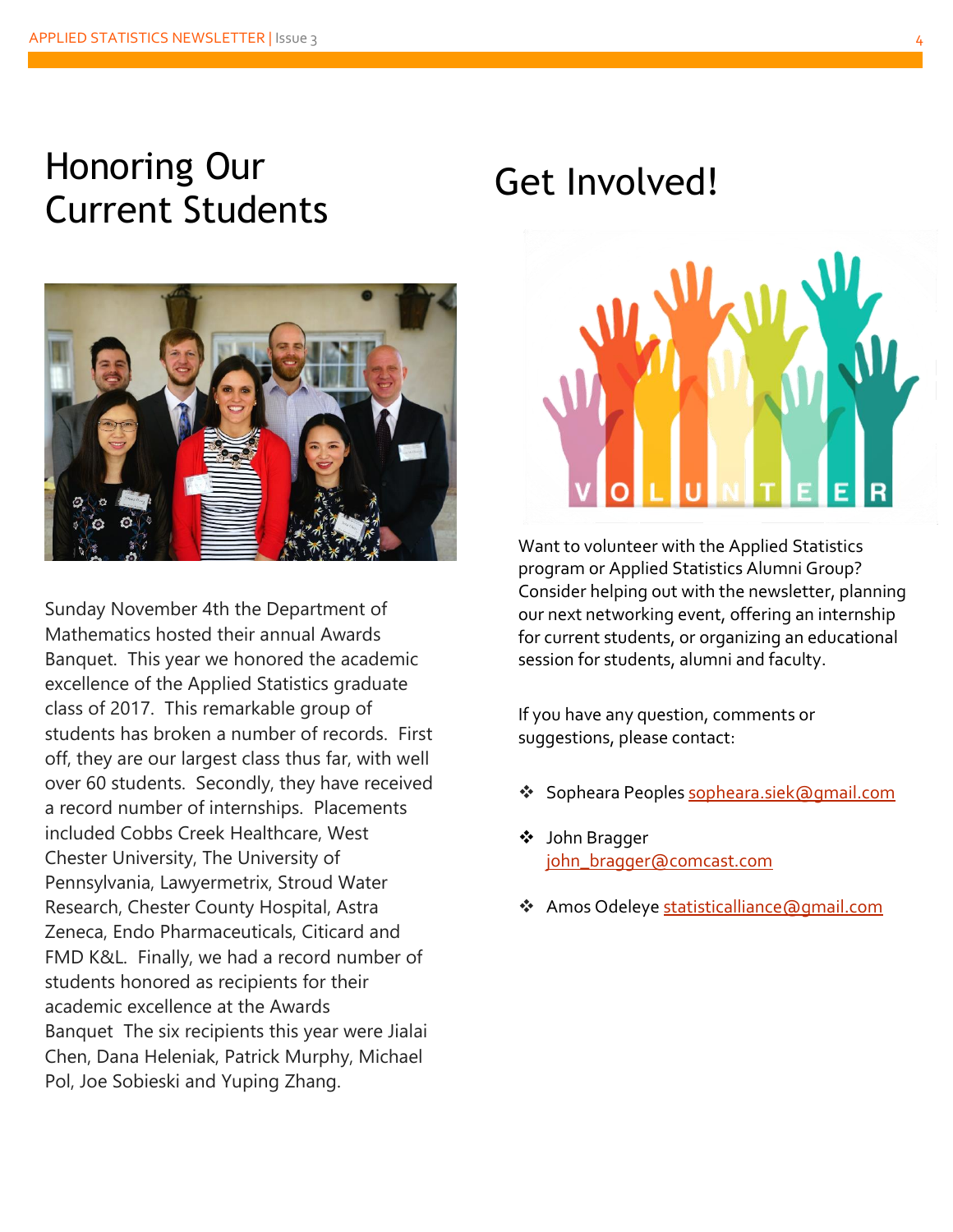# Continue your education with our upcoming courses

## **Spring:**

STA 533 -- Longitudinal Analysis -- Introduction to the application and theory of models for clustered and longitudinal data. Course will address the analysis for both continuous and categorical response data. Course will be held in the statistics lab and use the statistical software package SAS. Other software such as R, HLM, SPSS, MIXORMIXREG may be introduced.

STA 544 -- Taught by two experienced leaders in the field (Professors Sese Abhulimen and Brian Wynne) from nearby internship partner companies, this course will provide practical hands on knowledge and experience on the application of statistical methods and techniques to Big Data. It will prepare students with a good understanding of the workins of business analytics and applications within retail, pharmaceutical, and other industries.

## **Summer One:**

STA 532 -- Survival Analysis -- This course will provide students with the knowledge and tools to conduct a complete statistical analysis of time to event data. Students will get experience using common methods for survival analysis, including Kaplan-Meier Methods, Life Table Analysis, parametric regression methods, and Cox proportional Hazard Regression. Additional topics include discrete time data, competing risks, and sensitivity analysis.

#### **Summer Two:**

STA 542 -- Statistical Methods for Observation Studies -- In the assessment of the association between a predictor and a response confounding by another factor might yield wrong answers. One standard technique to protect against confounding is randomization, which is the standard for conducting randomized clinical trials (RCT). In the setting where randomization cannot be applied, such as cohort or case-control studies, the potential for confounding exists; therefore, analytical techniques must be developed to address this potential confounding. These studies where the respective predictor is observed (i.e. gender, case versus control, etc...) rather than randomized (i.e. drug versus placebo, Treatment 1 versus Treatment 2, etc...) are referred to as observational studies. This course will cover statistical methods for the design and analysis of observational studies. Students will be exposed to discussion of differences between experimental, observational, and quasiexperimental studies. Techniques to assess statistical effects while addressing confounding (both measured and unmeasured) and selection bias will be introduced. Various techniques introduced are: propensity scores, inverse probability weighting, instrumental variables, Marginal Structural Models, Structural Nested Mean Models. Students additionally will be introduced to the Rubin Causal Model framework in the assessment of Causal effects.